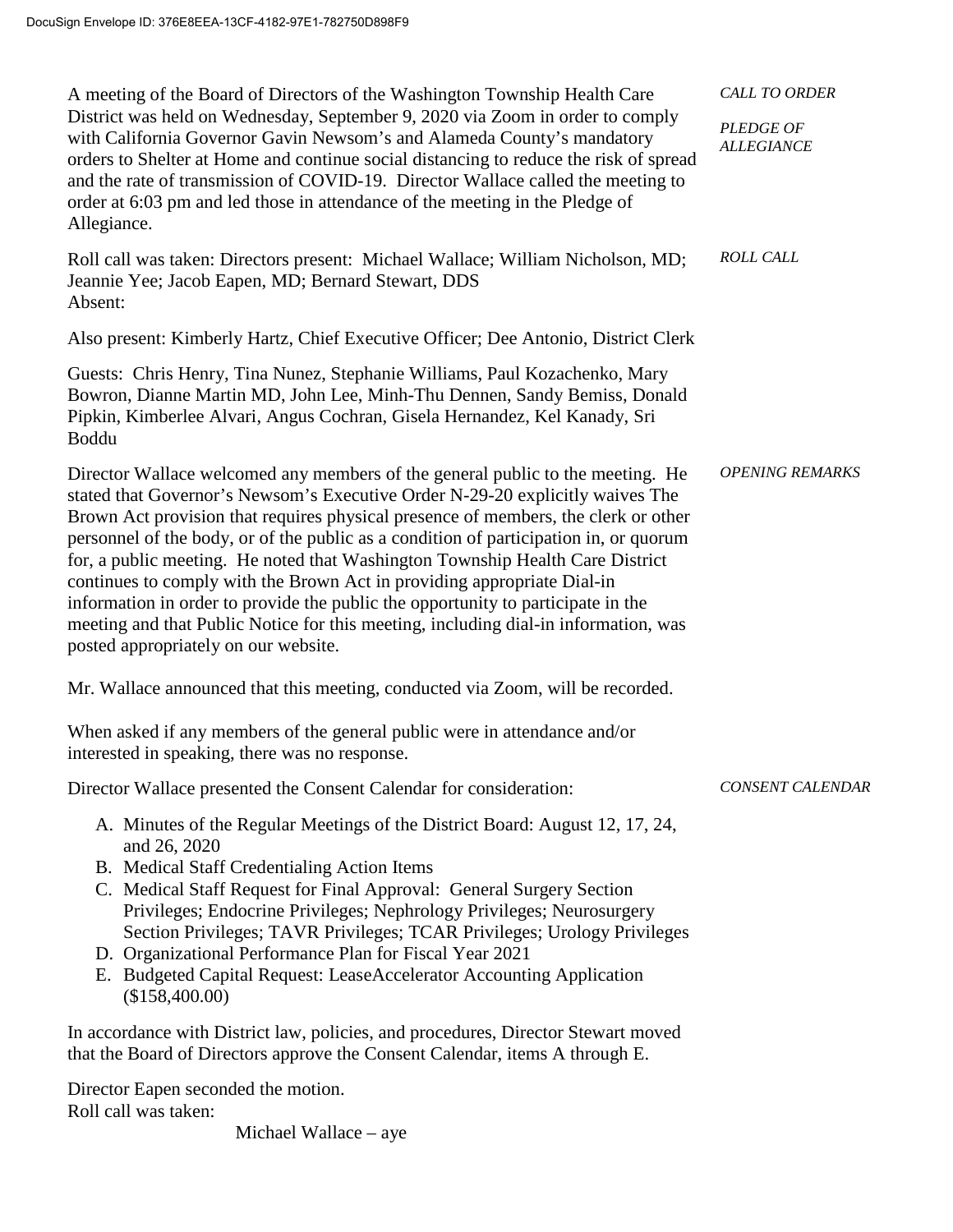Board of Directors' Meeting September 9, 2020 Page 2

> William Nicholson, MD – aye Jeannie Yee - aye Jacob Eapen, MD - aye Bernard Stewart, DDS – aye

The motion unanimously carried.

There were no Oral communications. *COMMUNICATIONS:*

There were no Written communications. *COMMUNICATIONS:*

Kimberly Hartz introduced Dr. Dianne Martin, Infectious Disease Specialist. A video was shown which informed the community about the onset of COVID-19 in our community and the measures taken by Washington Hospital to treat patients while protecting, staff, physicians, and family members. This video will be linked on the District's website as well as on social media. Following the video presentation, Dr. Martin talked about COVID-19, the Influenza season, and the Flu shot and the location, dates, and times for "drive-by clinics."

Kimberly Hartz introduced Donald Pipkin, Chief of Strategic Management who congratulated Sandra Bemiss and Minh-Thu Dennen upon completion of their Lean Certification Training. This is a 12-18 month process that requires proficiency in Lean concepts and tools. To date, we have certified forty-three Managers and four Physicians.

Kimberly Hartz introduced Dr. Dianne Martin who presented the annual Influenza Prevention overview for 2020-2021. Dr. Martin began with a discussion about the uncertainty of a COVID-19 impact on the influenza season and what WHHS is doing to prepare. She discussed the similar and differing signs and symptoms of both COVID-19 and the flu and how they spread. Dr. Martin noted that this year's flu vaccine covers four strains of influenza virus.

Dr. Martin reviewed WHHS' control measures designed to minimize transmission of COVID-19 and WHHS' Influenza Response Plan. The Walk-In and Drive-Through locations for the flu vaccine were reviewed.

Chris Henry, Vice President & Chief Financial Officer, presented the Finance Report for July 2020. The average daily census was 158.0 with admissions of 883 resulting in 4,898 patient days. Outpatient observation equivalent days were 184. The average length of stay was 5.65 days. The case mix index was 1.615. Deliveries were 132. Surgical cases were 357. Joint Replacement cases were 148. Neurosurgical cases were 23. Cardiac Surgical cases were 6. The Outpatient visits were 7,268 and Emergency visits were 6,064. Total productive FTEs were 1,359.8. FTEs per adjusted occupied bed were 6.39.

*ORAL* 

*WRITTEN*

*PRESENTATION: COVID-19 UPDATE TO THE COMMUNITY (A Video)*

*LEAN REPORT: PRESENTATION OF LEAN CERTIFICATES*

*QUALITY REPORT: INFLUENZA PREVENTION PROGRAM 2020*

## *FINANCE REPORT*